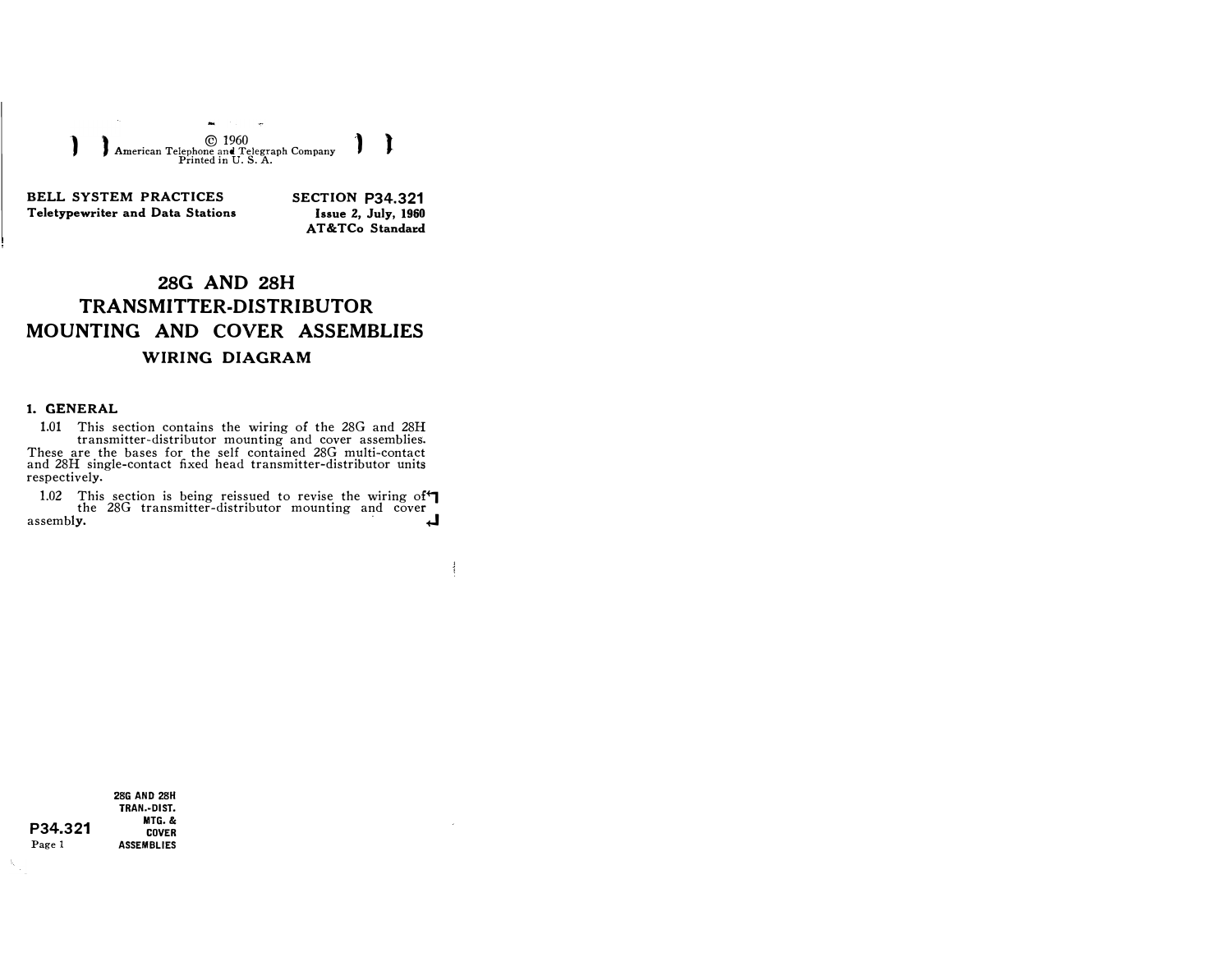

28G Transmitter-Distributor Mounting and **Cover Assembly** 

 $\pm$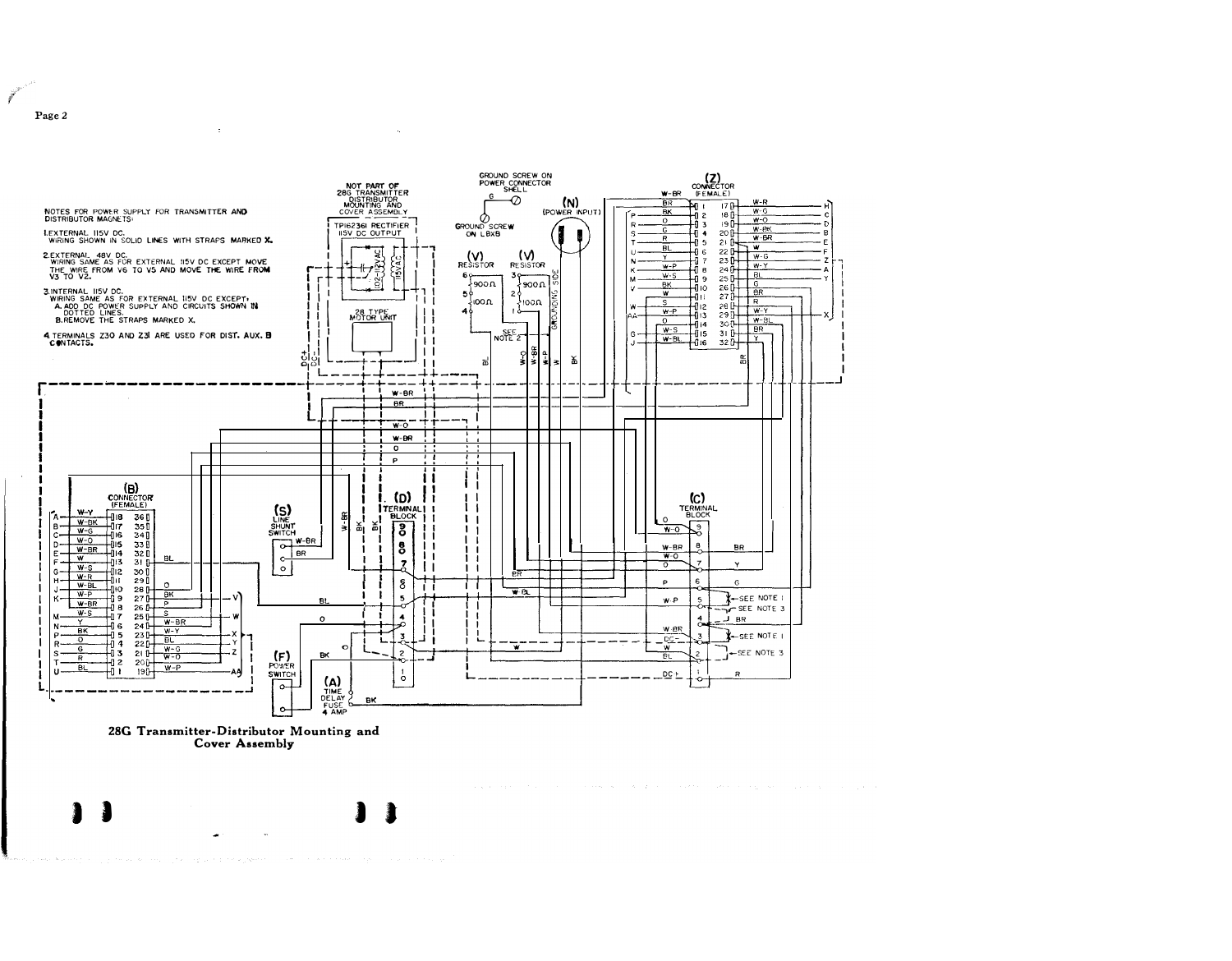



 $\mathbf{A}^{\top}$ 

 $\mathcal{A}$ 

|         | 28G AND 28H       |
|---------|-------------------|
|         | TRAN.-DIST.       |
| P34.321 | MTG. &            |
| Page 3  | <b>COVER</b>      |
| 3 Pages | <b>ASSEMBLIES</b> |